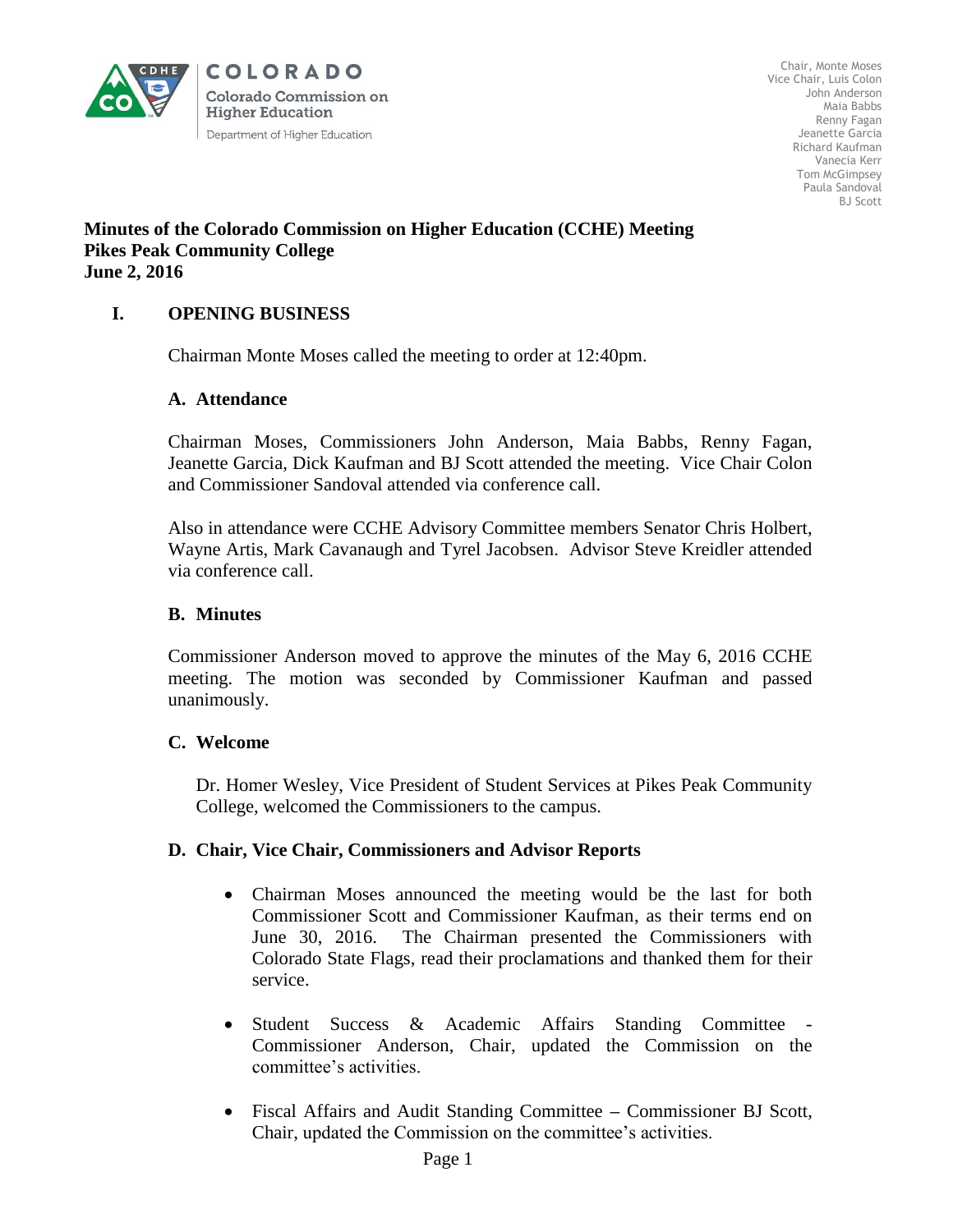# **E. Acting Executive Director Report**

Jennifer Sobanet, Acting Executive Director, reported the following:

- Diane Duffy will be the new Chief Operating Officer at the Department, as of June  $6^{\text{th}}$ .
	- o On behalf of the Department, Ms. Duffy attended the annual Western Interstate Commission on Higher Education (WICHE) meeting. This was the last meeting for outgoing President David Longanecker. He will be replaced by former Lt. Governor Joe Garcia.
- The Gallup Index/USA Funds breakfast will be held on June  $9<sup>th</sup>$  in Denver.
- Also on June  $9<sup>th</sup>$  will be the "Launch My Career Colorado" event
- Complete College America Convening will be Minneapolis June  $30<sup>th</sup>$ . Attending will be Commissioners Anderson and Garcia, along with Senator Nancy Todd and Representative Jeni Arndt.

## **F. Annual Election of CCHE Officers**

Commissioner Kaufman nominated Monte Moses for Chairman and Luis Colon for Vice Chairman. Commissioner Anderson seconded the nomination. The Commissioners voted unanimously to elect Monte Moses and Luis Colon to those positions.

#### **II. Consent Items**

- **A. Degree Authorization Act: Rocky Mountain College of Art and Design – Request for the Renewal of Authorization –** Heather DeLange
- **B. Recommend Approval of Master of Arts in Education – Teacher Licensure at Fort Lewis College –** Dr. Ian Macgillivray and Dr. Robert Mitchell
- **C. Recommend Approval of Master of Finance at Colorado State University –** Dr. Ian Macgillivray
- **D. Recommend Approval of Nine New Degrees at Metropolitan State University of Denver –** Dr. Ian Macgillivray
- **E. Recommend Authorization to Offer Supplemental Academic Instruction at University of Northern Colorado –** Dr. Ian Macgillivray
- **F. Two-Year Cash Funded Capital Program List Amendment – Colorado Mesa University -** Catherine Olukotun

 Commissioner Garcia moved to approve consent items A through F. The motion was seconded by Commissioner Kaufman and unanimously passed.

## **III. Presentations**

Kachina Weaver, Chief Policy Officer, Dr. Beth Bean, Chief Research Officer, and Dr. Tim Flanagan, Chief Student Success and Academic Affairs Officers informed the Commission that the presentations, by Presidents and Vice Presidents of three institutions, would be highlighting programs in their institutions that align with both the four statewide goals of the Master Plan; *1) Increasing Attainment; 2) Improving*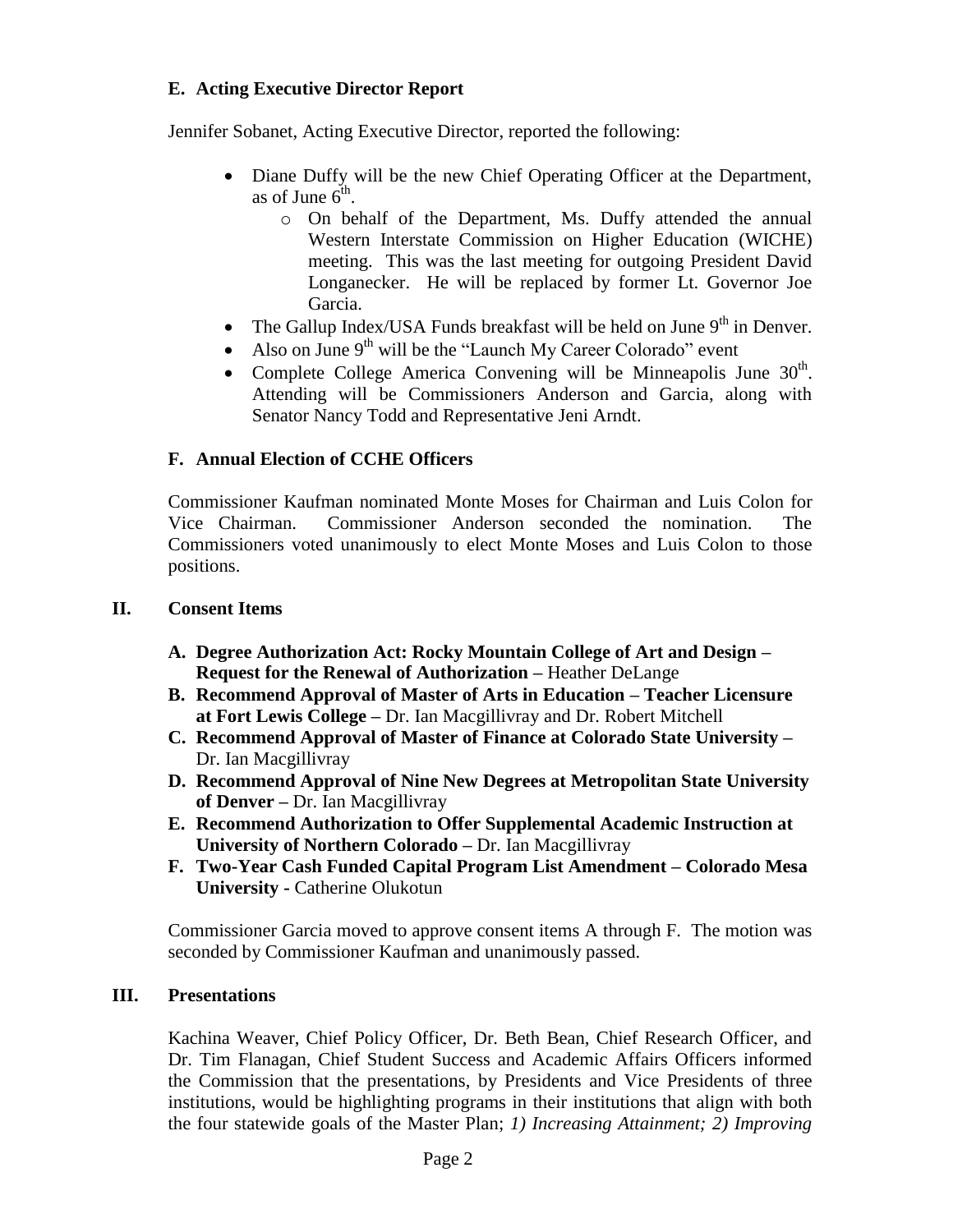*Student Success; 3) Reducing Gaps; and 4) Restoring Fiscal Balance* and the Department's three Strategic Priority Initiatives (SPIs): *SPI 1-Close the attainment gap by at least half by 2025; SPI 2-Advance College Affordability; and SPI 3-Engage and Educate Adults.*

- Dr. Mark Potter, Associate Vice President for Undergraduate Students at Metropolitan State University of Denver explained that MSU Denver is the process of becoming designated as a Hispanic Serving Institution, which will help to close the attainment gap.
- Dr. Patty Erjavec, President of Pueblo Community College, explained that her institution serves the southwest corner of the state. This area has very large Hispanic and Native American populations. Pueblo Community College also a very low socioeconomic status institution. Tuition is low but quality academia is provided to the students, along with a commitment to student success.
- Dr. Becky Takeda-Tinker, President of Colorado State University Global Campus, explained that CSU Global is an online campus that enrolls adults in bachelor's degree completion and master's degree programs.

# **IV. Discussion Items**

**A. Legislative Update –** Kachina Weaver, Chief Policy Officer, noted the General Assembly ended their session on May  $11<sup>th</sup>$  with no substantive work being placed on higher education. Ms. Weaver briefly highlighted legislation that was passed during the session.

# **V. Action Items**

**A. Recommend Approval of Guaranteed Transfer (GT) Pathways Content Criteria and Competencies** - Dr. Ian Macgillivray, Director of Academic Affairs, presented his action item recommending approval of new competencies and content criteria for the state's GT (guaranteed transfer) Pathways curriculum. These competencies and content criteria set a minimum threshold for what students should know and be able to do after passing a state general education, guaranteed-to-transfer course. This information was presented as a discussion item at the Commission's April 1, 2016 meeting. Since that time, the draft competencies and content criteria have been finalized.

Commissioner Anderson stated that the content criteria and competencies were a work in process. He said that untold faculty time has been spent on these competencies and they are worthy of approval. He also recommended staff be able to tinker with them to make non-substantive changes without coming back to the Commission.

Commissioner Babbs asked what the next steps are if these get approved? Dr. Macgillivray replied that faculty will begin the process of revising syllabi to align with the new competencies and content criteria and resubmit them for peer review and approval by CCHE. This will start with Written Communication and Mathematics courses first, because those are the foundational courses, and then do the other content areas in groups over the next 3 years. There will be exploration into an online platform that could make this review process more manageable.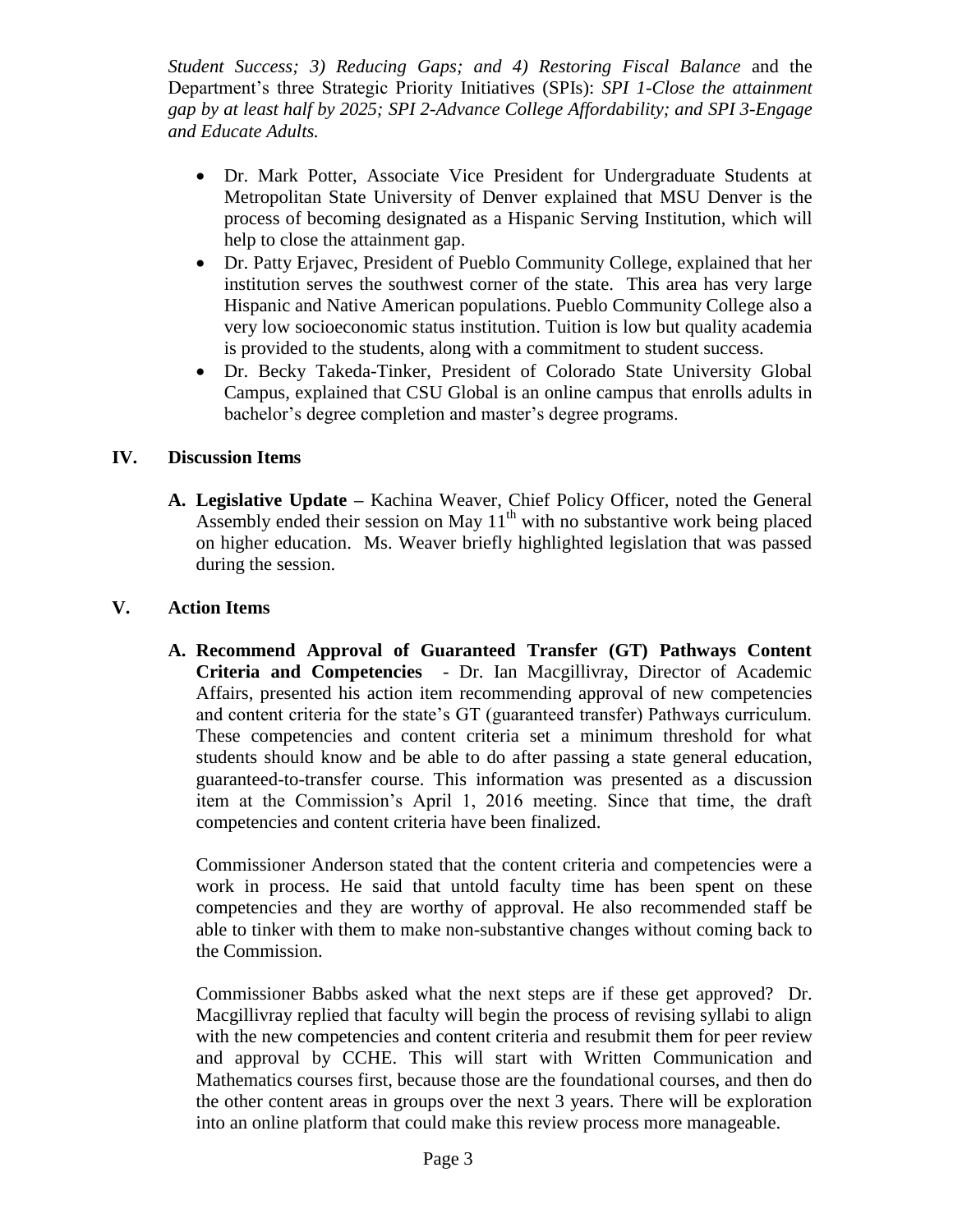Commissioner Anderson moved to approve the GT Pathways Content Criteria and Competencies. The motion was seconded by Commissioner Kaufman and unanimously passed.

**B. Prior Learning Assessment: Recommendations for Phase 1, Goal 1 – Challenge Exams -** Dr. Ian Macgillivray informed the Commissioners that this action item contained recommendations from the Constituent Review Team (CRT) for Phase 1, Goal 1 of the Commission's process for a statewide policy on prior learning assessment as regards to challenge exams. The CRT also recommends extending the timeline and due dates, to late 2016, for College Level Examination Program (CLEP) exams; DANTES Subject Standardized Tests (DSST); and for portfolio assessment, to allow for a thorough review by faculty. The Commission considered these recommendations as a discussion item at its April 1, 2016 meeting.

Commissioner Anderson moved to approve the Prior Learning Assessment recommendations. The motion was seconded by Commissioner Scott and unanimously passed.

**C. Recommend Adoption of Resolution of Endorsement of the Colorado Math Pathways Task Force Recommendations -** Dr. Ian Macgillivray presented this action item recommending approval of the Standing Committee on Student Success and Academic Affairs' recommendation that the Commission adopt a resolution to endorse the recommendations of the Colorado Math Pathways Task Force. Chairman Moses said that this is a move in a positive direction. For middle and high schools this will be a big shift in thinking about how to prepare for higher education. There needs to be a communication plan and lots of support to help K12 understand math pathways.

Commissioner Anderson moved to adopt the resolution of endorsement. The motion was seconded by Commissioner Kaufman and unanimously passed.

**D. Fiscal Year 2016-17 Financial Aid Allocations –** Andrew Rauch, Lead Financial Analyst, presented the annual item seeking approval of the Fiscal Year 2016-17 Financial Aid Allocations for the State's various financial aid programs. The programs are: undergraduate need, graduate need, work-study, merit programs, and career and technical education financial aid programs.

Commissioner Garcia asked if institutions were still struggling to spend workstudy. Ms. Sobanet responded that those concerns were expressed a few years ago when a large infusion of money came into work-study, and institutions were concerned about building capacity fast enough to spend it. It was a one-time concern. Mr. Rauch said that the Department did not see evidence this past year of institutions being unable to spend their work-study allocations.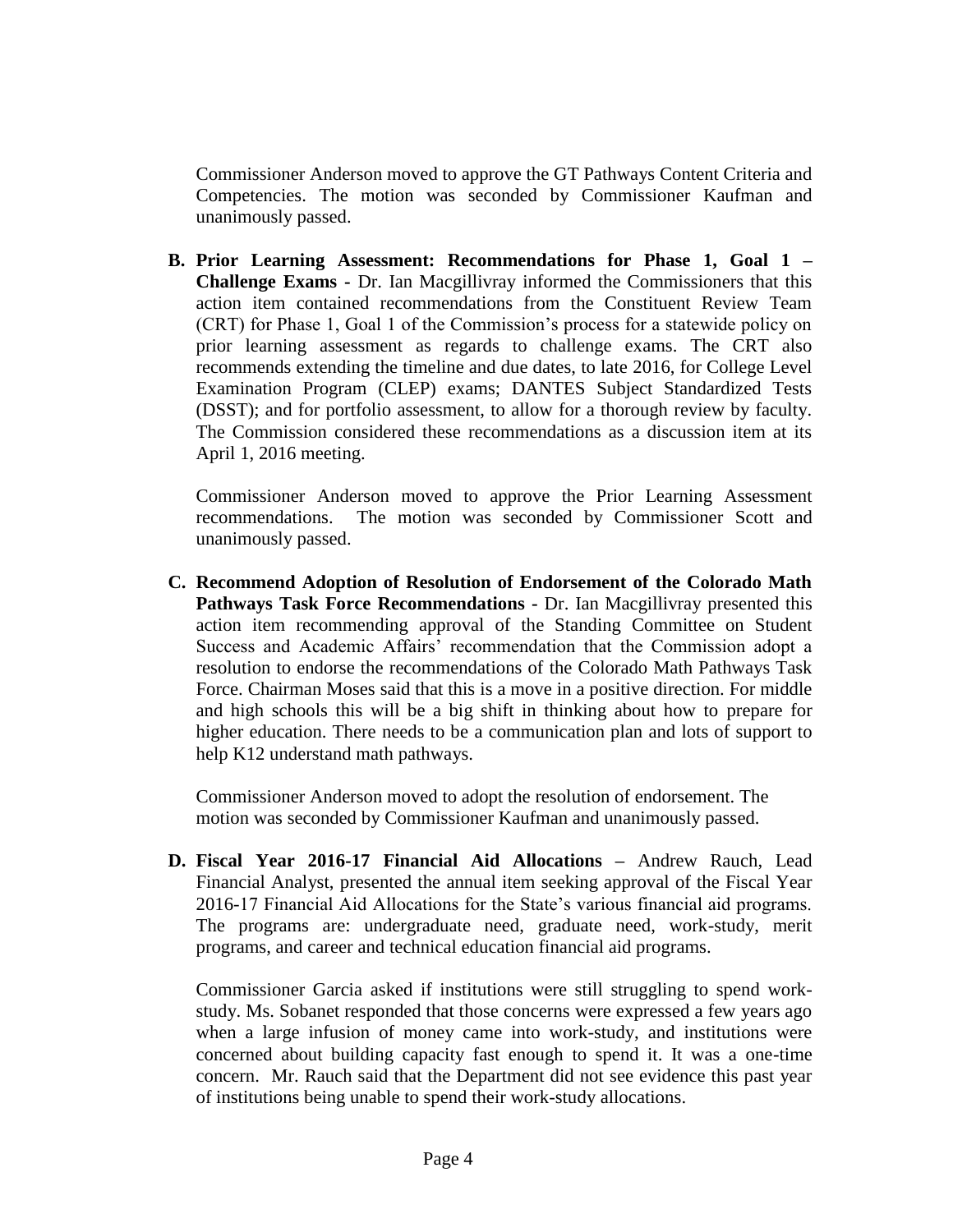Commissioner Garcia also asked if the Department will be looking at the completion incentives grant efficacy. Mr. Rauch replied that work will be done this summer.

Commissioner Scott moved to approve the Financial Aid allocation. The motion was seconded by Commissioner Babbs and unanimously passed.

## **VI. Written Report**

- **A. Annual Report on Remedial Education –** Michael Vente, Research and Policy Analyst, presented this year's Remedial Education report. Mr. Vente outlined several highlights from the report.
	- Overall, the percentage of the 2014 high school graduates placed into remediation in at least one subject was 35.4 %, a slight increase from the previous year of 34.2%. Of the 22,853 high school graduates who matriculated to college in Colorado, 7,472 students were not college ready and required at least one remedial course. About 38.6 percent of college female students were not college ready compared to 31.7 percent of college matriculated males.
	- At two-year institutions, 82 percent of Black, non-Hispanic students required developmental education. At four-year institutions, 52.5 percent of Black, non-Hispanic students required developmental education. At two-year institutions, almost 70 percent of Hispanic students required developmental education. At four-year institutions, 39 percent of Hispanic students required developmental education. Of Free and Reduced Lunch program participants, 53.4 percent were not college ready compared to 31.4 percent of non-FRL students who were not college ready.
	- When examining remediation by subject, most students required remediation in mathematics. For the second year, remedial students had higher first year retention rates than non-remedial students at community colleges. More than 62 percent of all remedial courses were completed successfully, an increase from the previous year. Combined, the estimated cost to the state and estimated tuition cost to the student for remedial courses amount to approximately \$39.3 million in FY2014-15. This is a \$7.8 million dollar savings from last year due to fewer students taking remedial courses and fewer courses being offered.

Commissioner Fagan asked for clarification around the definition for students "assessed" as needing remediation. Mr. Vente explained that the "assessed" term in the report is used to describe students who score below the set cut scores on a variety of tests including the ACT and Accuplacer. DHE receives these data from institutions when students apply.

Commissioner Scott asked if there was a difference between "remedial" and "academically prepared". Mr. Vente was not aware of any differences between those two terms. He explained that the terms "remedial", "college ready", and "developmental education" were used interchangeably throughout the report.